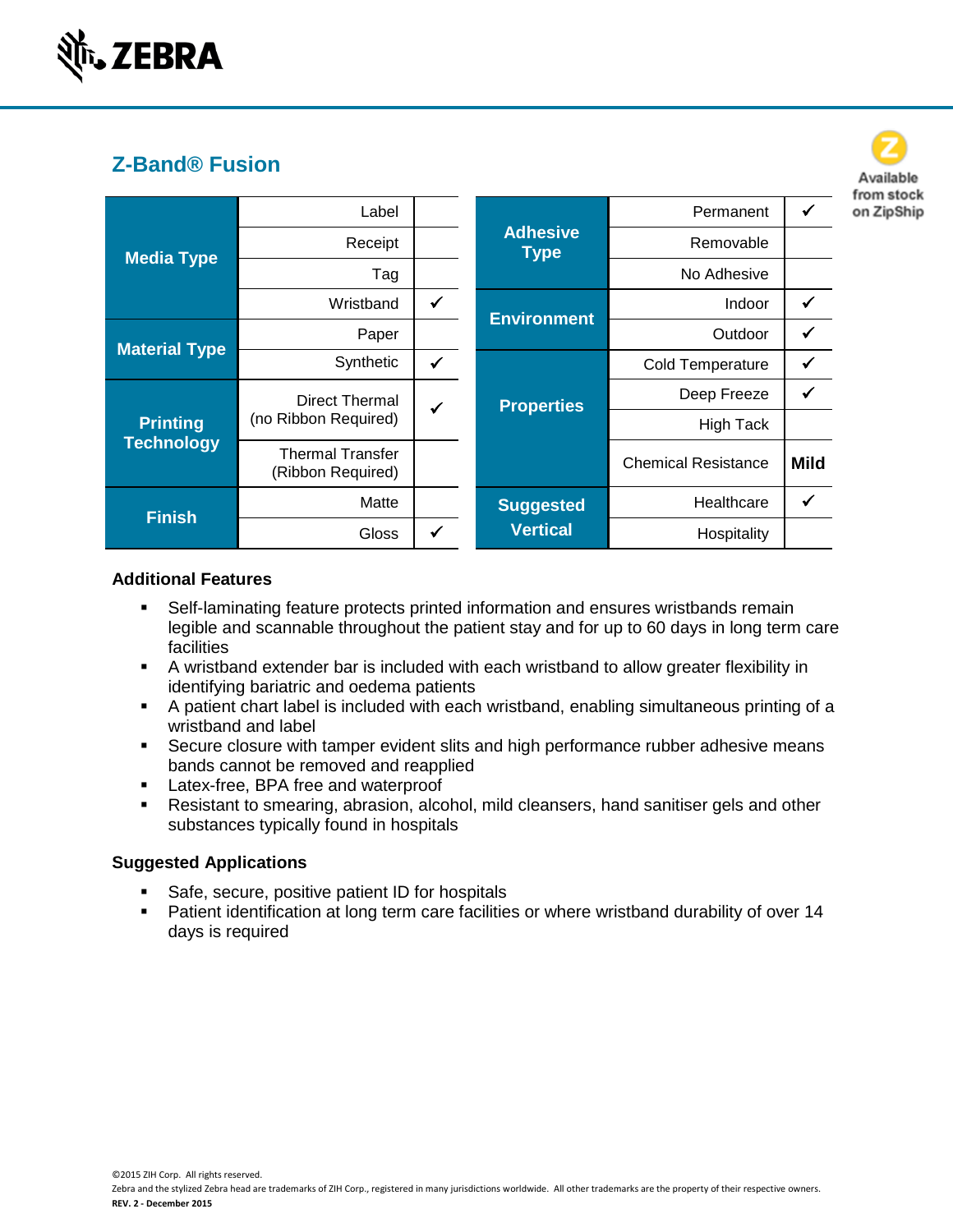

## **Technical Specifications**

|                        | <b>Description</b>                 |       | <b>Caliper</b>      |
|------------------------|------------------------------------|-------|---------------------|
| <b>Facestock</b>       | Thermal imaging polypropylene      |       | 78 microns          |
| <b>Adhesive</b>        | Permanent hot-melt rubber adhesive |       | 25 microns          |
| <b>Liner/Wristband</b> | Clear polypropylene film           |       | 56 microns          |
|                        |                                    | Total | 159 microns $±15\%$ |

N/A

-40°C to 60°C

#### **Recommended Zebra Printers:** G-Series™, TLP 2844™, LP 2844™,

ZT200 Series and ZT400 with the use of a 25mm media holder

## **Minimum Application Temperature:**

When the label is applied, the environment and surface should be above this temperature

**Service Temperature Range:**

Following correct application and appropriate dwell time (usually 24hrs) the media will withstand this temperature range

#### **Recommended Storage Conditions:** Storage of product before use

#### **Expected Life Span in Application:**

Following correct application and appropriate dwell time (usually 24hrs) we expect, but do not warrant, a life span as indicated

1 year duration when stored at 18°C to 23°C at 45% to 55% RH

Indoor use, for up to 60 days

## **Z-Band Fusion for Adult Patients**